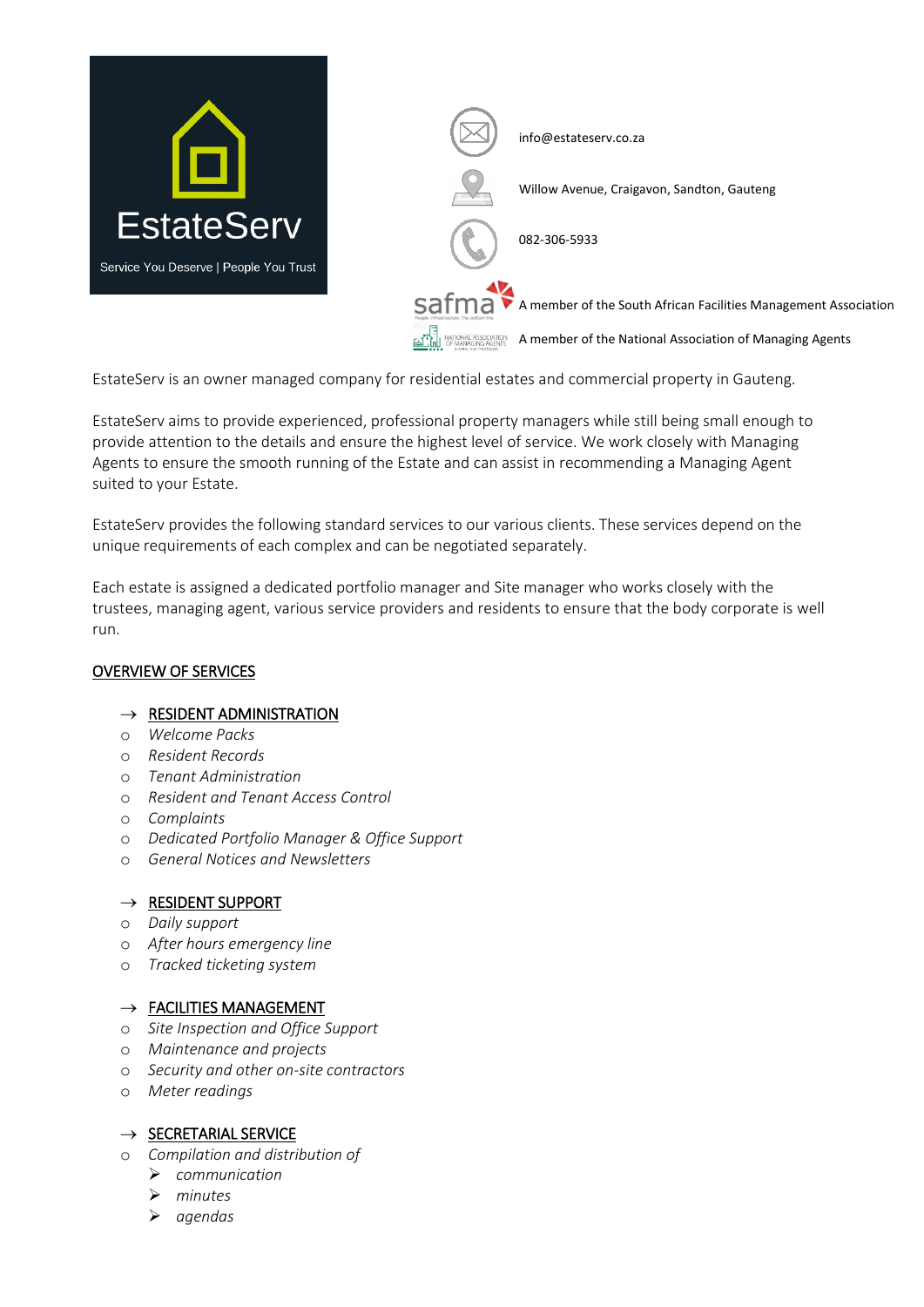#### RESIDENT ADMINISTRATION

#### *Welcome Packs*

All new residents are issued with welcome packs that include:

- $\rightarrow$  welcome letter
- $\rightarrow$  conduct rules
- $\rightarrow$  latest newsletter
- $\rightarrow$  important contact numbers
- $\rightarrow$  pet application form
- $\rightarrow$  domestic worker registration form
- $\rightarrow$  instructions on how to log a ticket (query)

#### *Resident Records*

EstateServ will maintain and keep updated a database of residents' details which include:

- $\rightarrow$  resident contact details
- $\rightarrow$  domestic worker applications as well as the issuing of domestic ID cards
- $\rightarrow$  pet applications
- $\rightarrow$  letters of complaint issued etc.

#### *Resident and Tenant Access Control*

We are familiar with most resident contact systems and will manage the loading of all up-to-date contact details onto these systems as well as all movements of residents in and out of the complex through movement control forms.

Resident access is done at a convenient time to residents: it is arranged either in the early morning or after office hours such that residents are not inconvenienced.

#### *Complaints*

EstateServ will facilitate letters on behalf of the Body Corporate to any resident, visitor, domestic or garden worker, contractor and employees of the Body Corporate reported to be in contravention of the complex Body Conduct rules e.g. noise complaints, illegal parking, laundry etc. This is done to ensure that the complex rules are upheld and to promote harmonious living in the complex and is done in conjunction with the Managing Agent such that records are clear.

EstateServ tracks complaints of each unit so that trustees are aware of which units are problem units and we will advise a way forward to trustees on how this can be managed.

## *Dedicated Portfolio Manager & Office Support*

A dedicated Portfolio Manager will manage the resident administration, general queries from the estate and is appointed as the direct Trustee liaison. The portfolio manager will manage a rolling year strategy for the estate in line with the complex ten year plan and the annual budget to ensure that all projects and maintenance are completed.

The owner of EstateServ is actively involved in the supervision and management of all complexes.

## *General Notices and Newsletters*

EstateServ will, on behalf of the Body Corporate when required, prepare and distribute newsletters and general notices to residents and owners.

The EstateServ newsletter is an interactive newsletter that is sent to all owners once per quarter that includes all relevant and current information regarding the complex.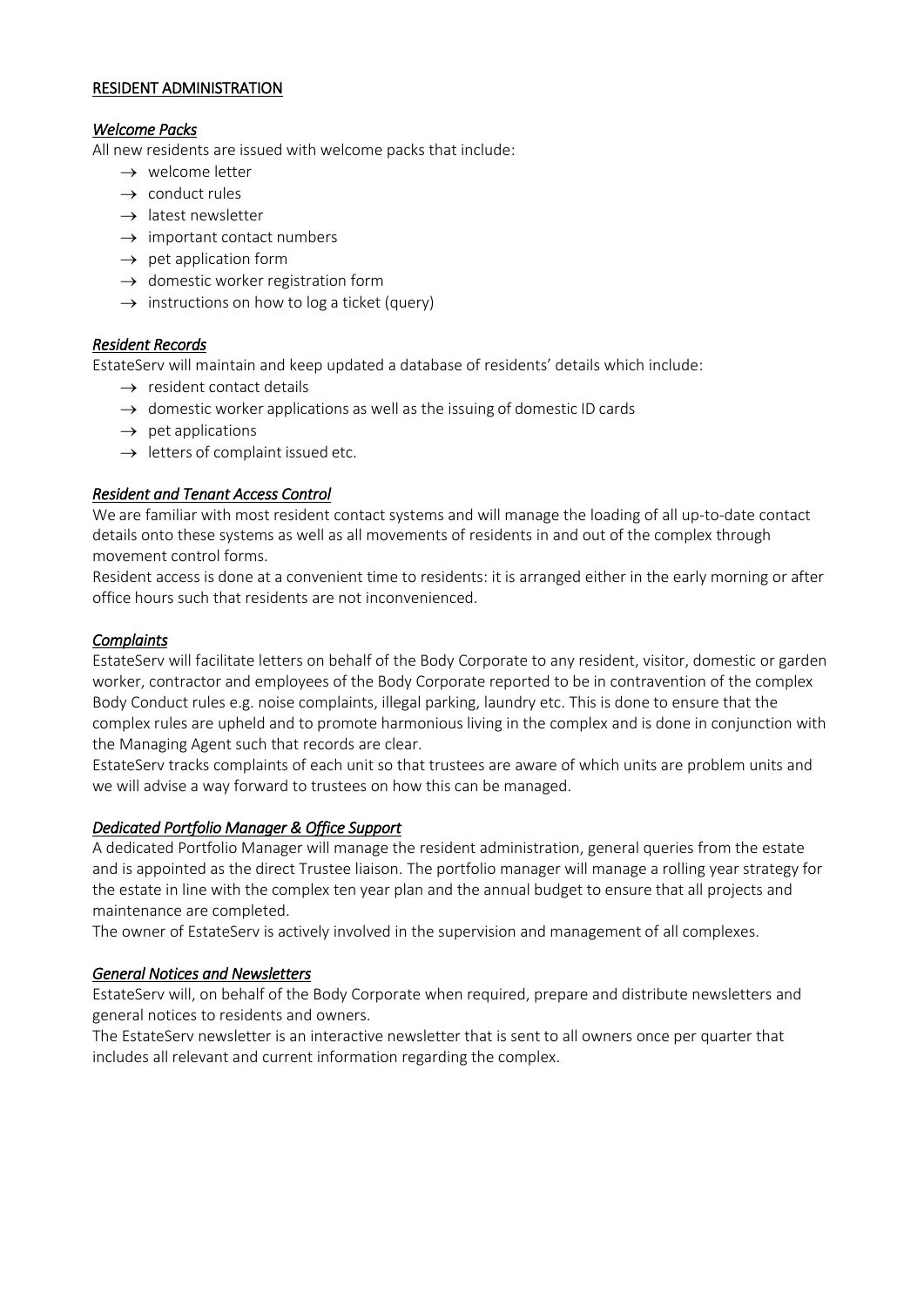## RESIDENT SUPPORT

EstateServ has a ticket logging system that is used for all queries, requests and complaints from residents. If a resident calls or emails EstateServ the query is logged by the administrator; alternatively, residents can log a query themselves on the EstateServ website.

These queries get logged in a ticket management system. This management system allows trustees, the Body Corporate and the Managing Agent, if needed, to assess the turnaround time of EstateServ in resolving queries.

Further, the ticket logging management system allows for EstateServ to advise trustees and the body corporate on:

- repetitive maintenance problems such that this can be rectified
- repetitive security issues such that this can be addressed
- number of tickets that are re-opened (ie have not been resolved correctly)
- satisfaction of residents with the service of EstateServ

The ticket logging system allows for quick and easy reporting of issues, submission of queries and access to all complex information.

Residents will be part of a complex WhatsApp group that allows ease of communication through instant messaging. This does not substitute formal communication but adds to the communication platforms to residents.

Residents will have access to support daily from 08h00 and 17h00 from EstateServ offices as well as after hour emergency support on a hotline for emergencies such as burst geysers or security issues.

## FACILITIES MANAGEMENT

## *Site Inspection and Office Support*

The dedicated Site Manager allocated to your complex will do weekly visits to the complex. These weekly visits will include:

- $\rightarrow$  General property inspection
- $\rightarrow$  Taking pictures and recording of units that are in contravention of the complex rules. This gets handed over to the Portfolio Manager who will formally deal with the contraventions
- $\rightarrow$  Meeting with tenants and/or owners if required
- $\rightarrow$  Feedback from the onsite security personnel
- $\rightarrow$  Feedback from the onsite gardening services
- $\rightarrow$  Feedback from any other onsite contractors

The Portfolio Manager will attend all trustee meetings.

## *Maintenance*

EstateServ has an extensive network of maintenance contacts that are used on a regular basis to ensure that all maintenance needs of the body corporate are fulfilled.

EstateServ will oversee the complete maintenance process from acquiring quotes from various providers to overseeing the work and ensuring the maintenance work is completed satisfactorily. EstateServ will

- $\rightarrow$  Report on and facilitate any garden and maintenance problems that are/will be required
- $\rightarrow$  Obtain quotes for all work and/or equipment needed for maintenance of the complex. These quotes will be obtained from approved suppliers only (either EstateServ approved or Body Corporate approved or both).
- $\rightarrow$  Arrange payment to the contractor on inspected completion of the work. Work will be inspected by EstateServ to ensure that it is in line with the agreed contract. The final inspection can be arranged with a trustee or the Managing Agent, if needed.
- $\rightarrow$  Log calls with council regarding water, electricity and other council issues
- $\rightarrow$  Purchase and deliver consumables needed on site such as pool chemicals, cleaning materials etc